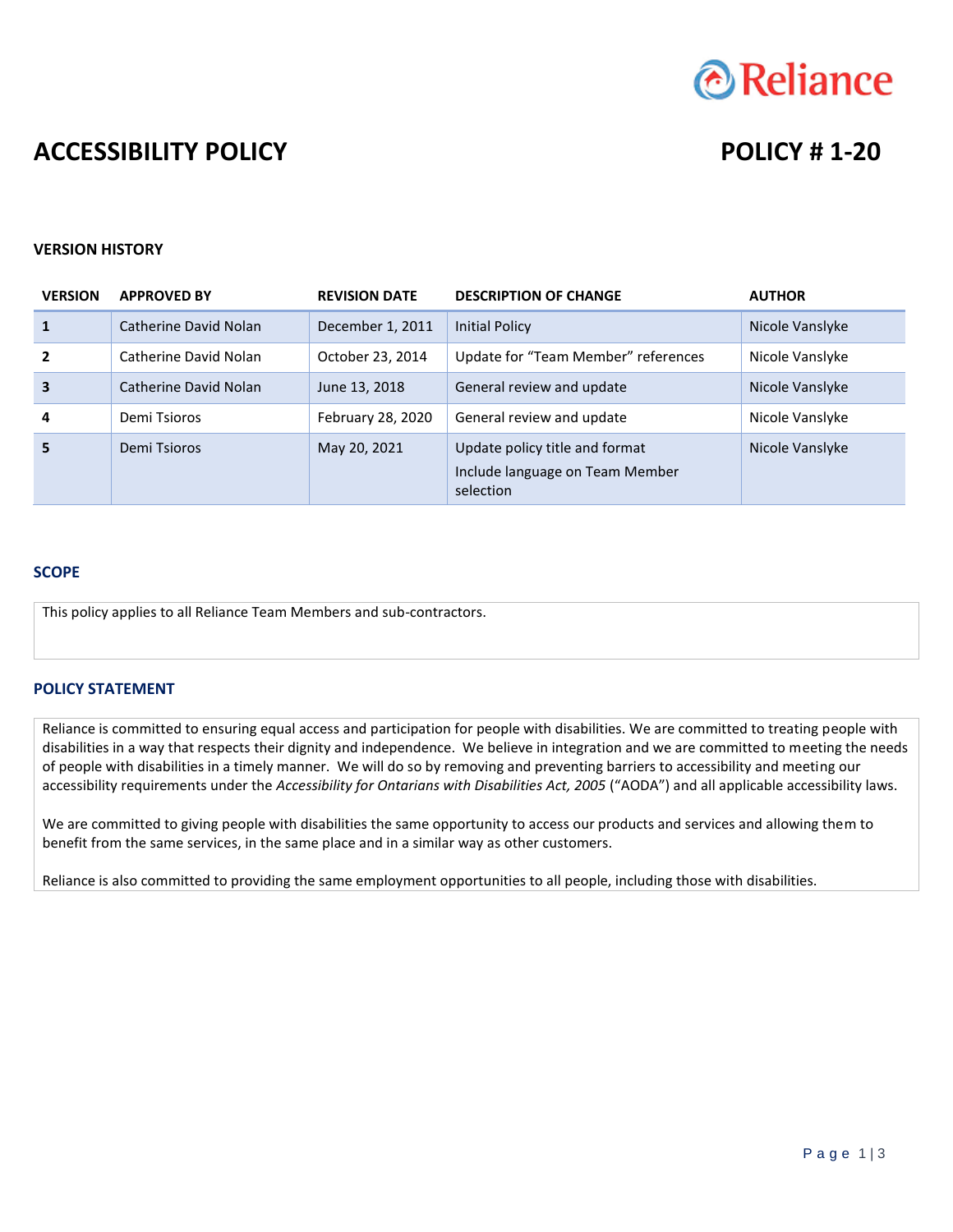#### **SECTION 1: PROVIDING PRODUCTS AND SERVICES TO PEOPLE WITH DISABILITIES**

Reliance is committed to excellence in serving all customers, including people with disabilities, and we will carry out our functions and responsibilities in the following areas:

Communication: We will communicate with people with disabilities in ways that take in to account their disability. We will train team members who communicate with customers on how to interact and communicate with people with different types of disabilities.

Telephone Services: We are committed to providing fully accessible telephone services to our customers. We will train team members to communicate with customers over the telephone in clear and concise language and to speak clearly and at a pace suitable to the customer. We will offer to communicate with customers via a relay Service or email if telephone communication is not suitable to their communication needs or is not available.

Assistive devices: People with disabilities may use their personal assistive devices when accessing Reliance's products, services or facilities. We will ensure that our team members are trained and familiar with various assistive devices that may be used by customers with disabilities while accessing our products or services.

Contract/Service Agreements and Billing: We are committed to providing accessible service agreement documents and invoices to all customer. For this reason, these documents will be provided in the following formats, upon request: hard copy, email, large print. We will answer any questions customers may have about the content of these documents in person on our premises that are open to the public, by telephone, by email, online through our website or mail.

Use of support persons and service animals: We are committed to welcoming people with disabilities who are accompanied by a service animal in the areas of our premises that are open to the public and other third parties. We will also ensure that all Team Members, volunteers and others dealing with the public are properly trained in how to interact with people with disabilities who are accompanied by a service animal. We are also committed to welcoming people with disabilities who are accompanied by a support person.

### **SECTION 2:**

### **2.1. NOTICE OF TEMPORARY DISRUPTION**

In the event of a planned or unplanned disruption to services or facilities for customers with disabilities Reliance will post a notice regarding of such disruption. This notice will include the reason for the disruption, the expected duration and a description of alternate services, if available.

### **2.2. TEAM MEMBER TRAINING**

Reliance will provide training to all Team Members, volunteers and others who deal with the public on their behalf, and all those who are involved in the development and approval of customer service policies, practices and procedures. The training will be provided as part of New Hire Training as soon as practicable after being hired and will provide training in respect to any changes in policies, procedures and practices.